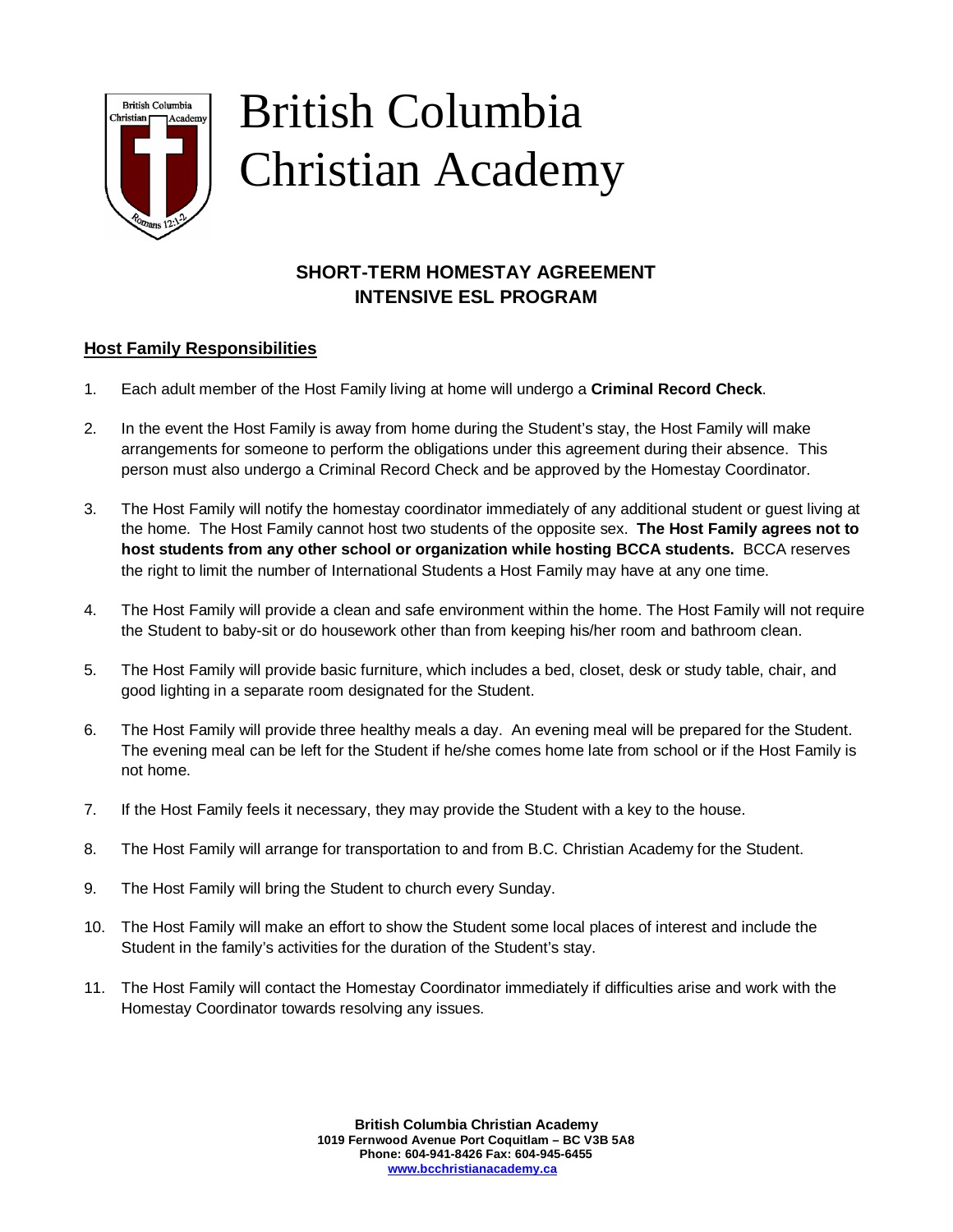## **Student Responsibilities**

- 1. The Student is expected to become part of the family by taking part in the Host Family's daily activities. These activities include eating meals, attending church every Sunday, and participating in general chores shared by the family. The Student shall respect and follow the Host Family's rules in their home.
- 2. The Student must make sure the Host Family knows where he/she is at all times. The Student is responsible for informing his/her Host Family when making plans to go out in the evenings or on the weekends. If the Student spends a night at a friend's house, the Host Family must be given the name, address, and telephone number of the friend's parents. Prior approval for overnight stays at a home other than that of the Host Family must be obtained from the Student's Parents or Guardian.
- 3. The Student will be home from school for dinner at a time determined by the Host Family. If the Student cannot be home for dinner, the Host Family must be notified as soon as possible and at least two hours in advance.
- 4. The Student will be in the house on school nights by 9:00 p.m. and on weekends by 10:00 p.m. Time deadlines may be extended for special occasions, but only with the consent of the host parents or the Student's parents or guardian.
- 5. The Student shall invite guests to the home only with the knowledge and advanced permission of the Host Family. Guests of the opposite sex cannot be invited for overnight stays.
- 6. The Student should get himself/herself up with an alarm clock in the mornings in time for school. Students shall be committed to being successful in school. Students are expected to attend classes, to be on time for school and to work hard.
- 7. The Student is responsible for tidiness of his/her own room and bathroom. As well, the Student is responsible for doing his/her laundry at least once a week.
- 8. The Student shall ask permission to use the telephone and will keep calls to reasonable length of time. All phone calls must be completed by 10:00 p.m. and no incoming calls are allowed before 7:30 a.m. and after 10:00 p.m. Any long distance calls must be paid by the Student.
- 9. The Student shall show consideration and tolerance to Host Family members. As well, the Student shall respect the privacy and belongings of the Host Family.
- 10. The Student must not smoke or consume any alcoholic beverages.
- 11. The Student must seek permission in advance from the Homestay Coordinator before making any changes in his/her homestay. Any Student who changes his/her homestay without the consent from the Homestay Coordinator may be expelled from B.C. Christian Academy with no refunds given.
- 12. The Student will contact the Homestay Coordinator immediately if difficulties arise and work with the Coordinator toward resolving any issues.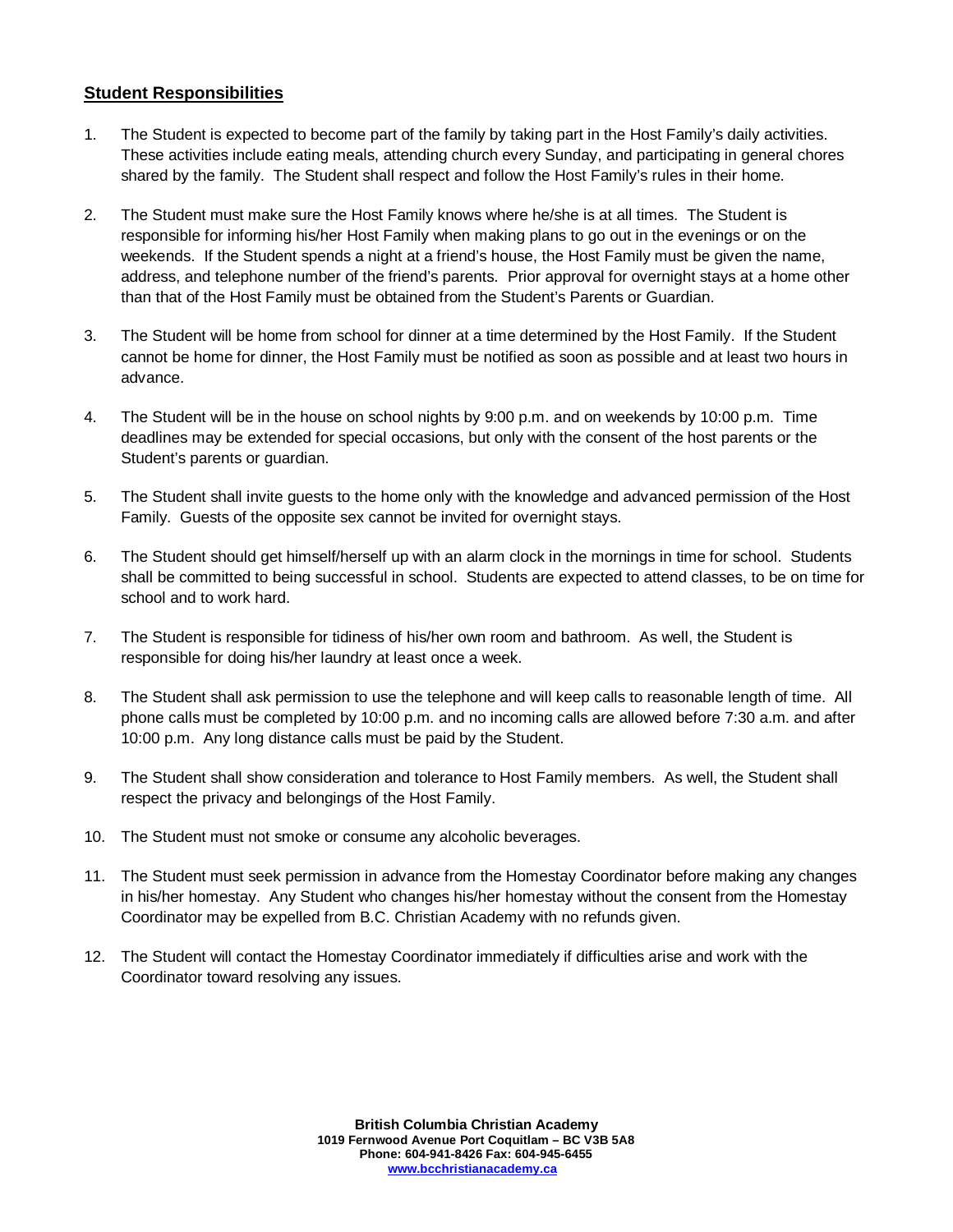## **Shared Responsibilities**

## **Liability**

- 1. The Host Family will not be held responsible for loss of property or physical harm to the Student except in a case where the family has broken the law.
- 2. The Host Family will maintain comprehensive liability insurance (minimum \$2 million) on their property for the duration of this agreement and will provide the Homestay Coordinator with proof of such insurance upon request. It is recommended that the Host Family have a minimum of \$2 million liability on their automobile insurance policies as well.
- 3. The Host Family may secure medical treatment for the Student in the event of illness or injury without liability. The Student is required to obtain adequate medical insurance while staying in Canada. BCCA may arrange for this at the discretion of the school's administrators.
- 4. The Host Family will not hold B.C. Christian Academy or the Homestay Coordinator liable for any damages suffered or claimed as a result of entering into this agreement for any action or behavior of any Student during his/her stay.
- 5. The Student and his/her parents agree that they will not hold B. C. Christian Academy, the Homestay Coordinator, or the Homestay Host Family liable for any damages suffered or claimed as a result of entering into this agreement and without limiting the generality of the foregoing, for any action or behavior of any member of the Host Family during his/her stay.

#### **Remuneration**

- 1. The Student will pay BCCA directly for room and board and transportation to and from BCCA at the beginning of the homestay period at the nightly rate set by BCCA. The Student will also pay a Placement Fee. The Host Family will be reimbursed by BCCA at the beginning of the homestay period and on the first of each month thereafter.
- 2. If the Student decides to travel during the homestay period, the Host Family must be informed and a contact number must be given. There will be no refund of fees for periods of travel.
- 3. The Student is required to pay for other costs such as entertainment and long distance telephone calls. The Host Family is not required to pay such costs for the Student.

#### **Cancellation**

1. If the Host Family wishes to terminate the homestay before the agreed time, two week's notice must be given. B.C. Christian Academy will arrange for another Host Family as soon as possible. The canceling Host Family must refund the balance of any fees already received, including any which apply to the remainder of the notice period, if the Student is placed with another Host Family in less than two week's time, unless the Homestay Coordinator deems the Student to have been in breach of the agreement. If the Host Family initiates a termination of the Homestay, and the Student is not in breach of the agreement, the Host Family may be required to pay BCCA for the Student's additional Placement Fee.